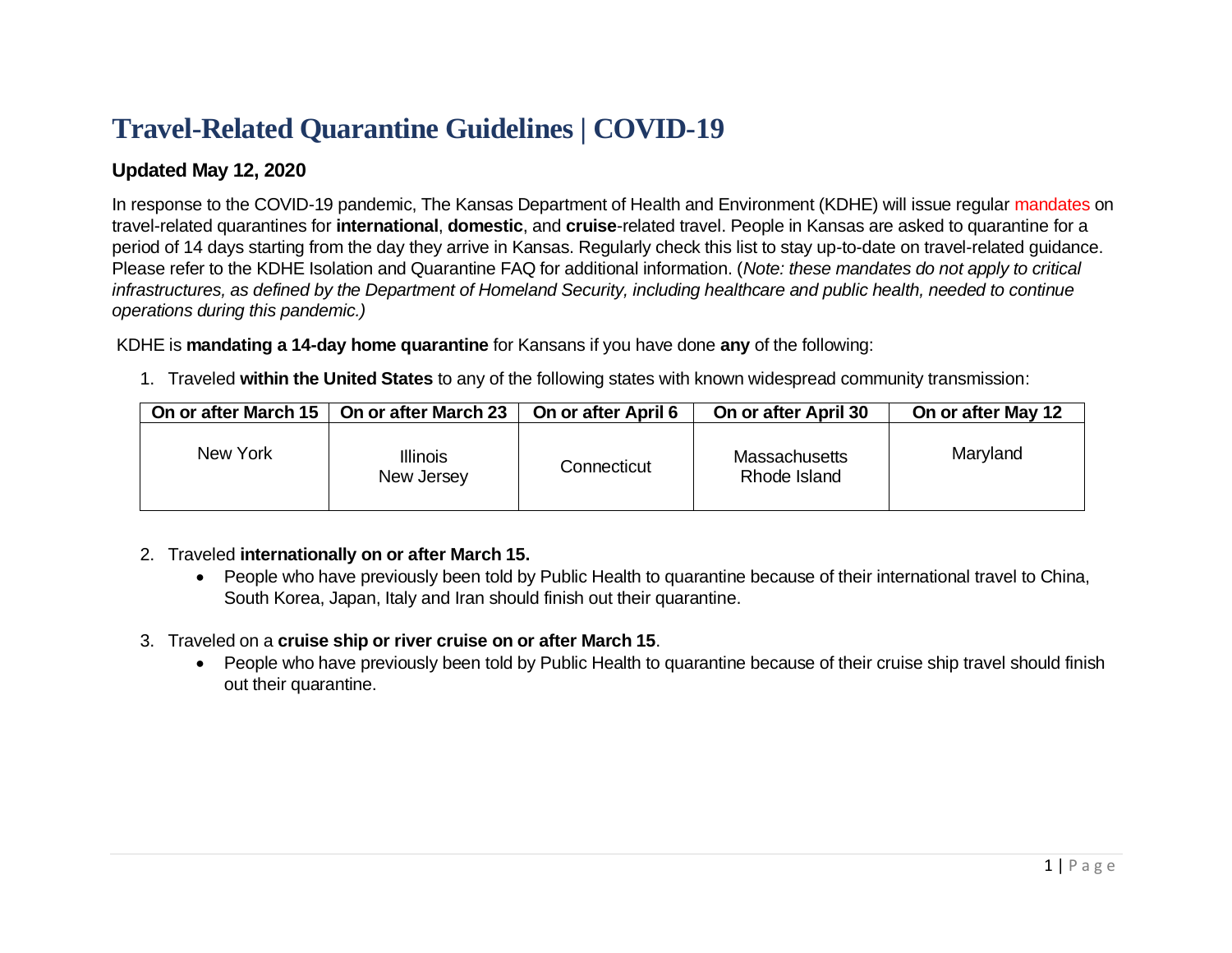# **I have traveled recently and meet one of the mandatory quarantine criteria above. What should I do?**

Those who are under a 14-day home quarantine should stay home and monitor their symptoms. They should not attend school, work or any other setting where they are not able to maintain about a 6-foot distance from other people. If you become ill and need to seek medical attention, let your provider know that you have traveled recently or have been otherwise exposed to COVID-19. See KDHE's Isolation and Quarantine FAQ for more information.

### **How are these travel areas determined?**

For locations **within the United States**, KDHE uses a number of sources of data including the number of cases each state has and whether the state is reporting widespread community transmission to make the determination.

For countries **outside of the United States**, KDHE refers to the COVID-19 Travel Recommendations by Country which is maintained by the CDC [https://www.cdc.gov/coronavirus/2019-ncov/travelers/map-and-travel-notices.html.](https://www.cdc.gov/coronavirus/2019-ncov/travelers/map-and-travel-notices.html).

Currently, **KDHE does not consider travel within Kansas as a criteria for travel-related quarantine**. However, a local health officer may choose to include this as a criteria so you should be aware of your local isolation and quarantine criteria.

**Check this page routinely for more the most up-to-date information regarding travel-related guidelines.**